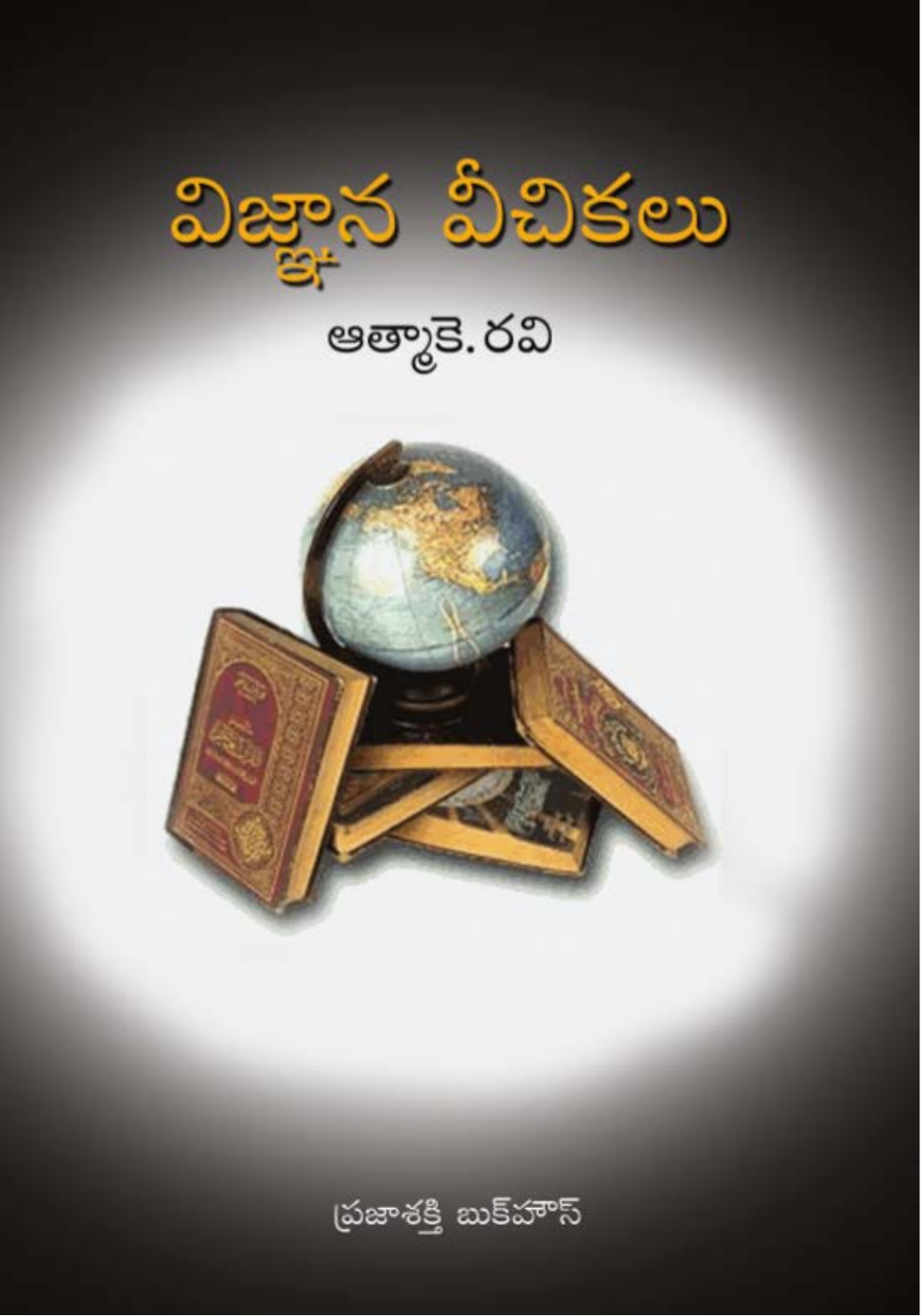<mark>విజ్ఞాన పీచికలు</mark>

ಆತ್ಮಾ ತೆ. ರೆನಿ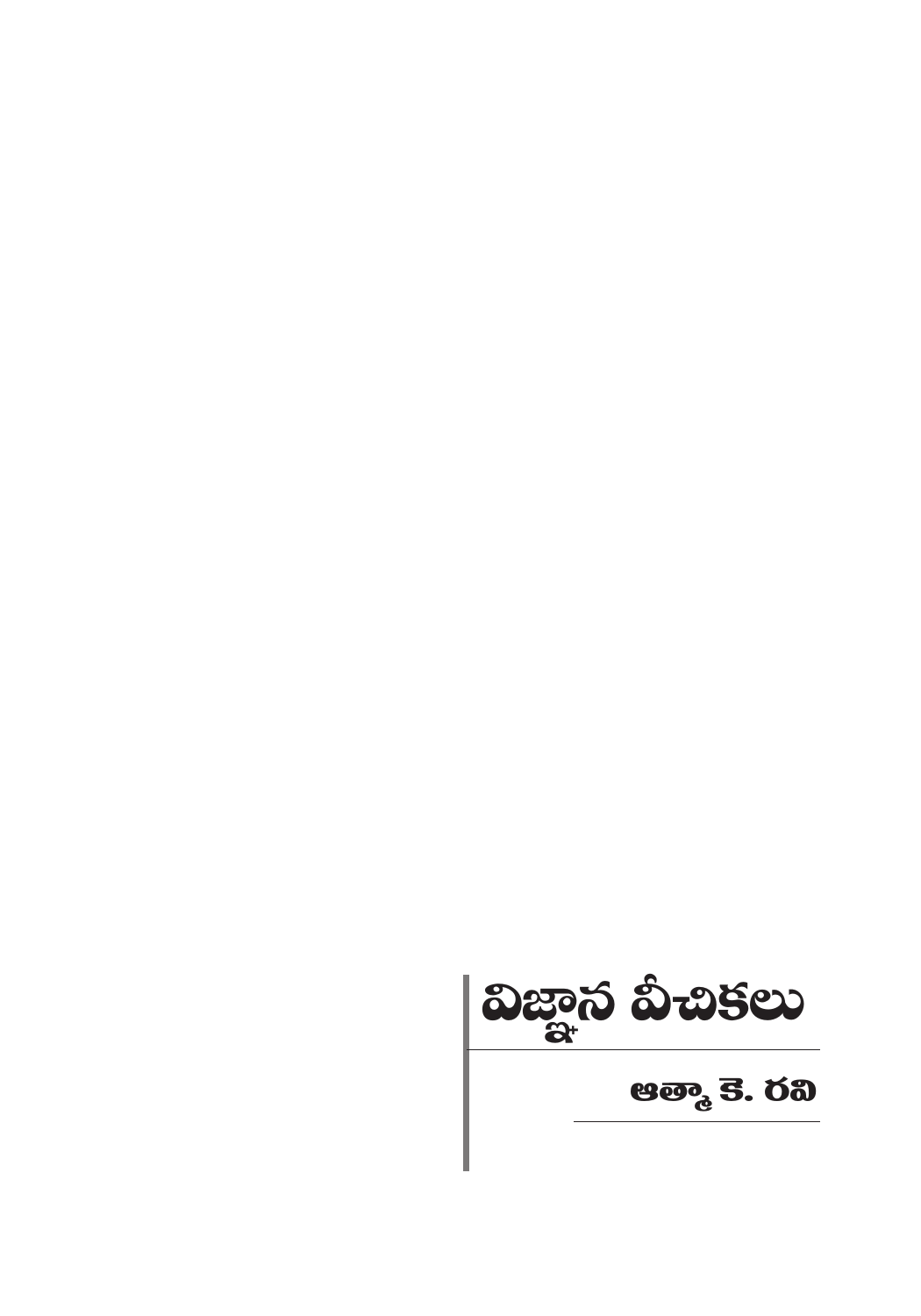

రచన

ಆತ್ಮಾ ತೆ. ರವಿ

తెలుగు

ಎಜಿ.ಯತಿರಾಜುಲು

అక్షర సహకారం

మంగపతి సంధ్య శ్రీ

ప్రజాశక్తి బుక్*ప*శాస్

ఎమ్హెచ్ భవన్, ప్లాట్ నెం. 21/1, అజామాబాద్, ఆర్టిని కణ్యణమండపం హైదరాబాద్ -20, ఫోన్ : 040 - 27660013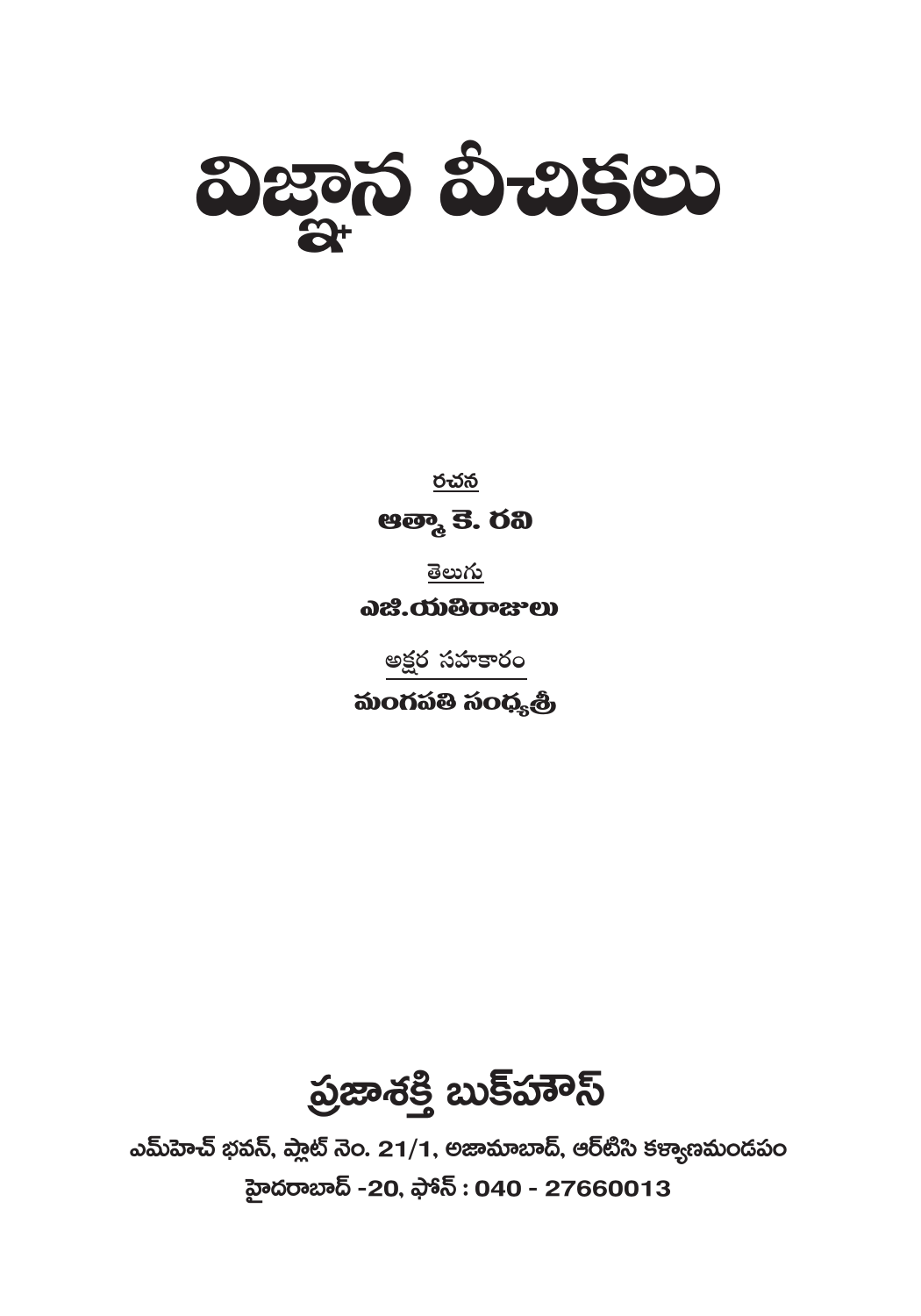

ప్రచురణ సంఖ్య : 1319

ప్రథమ ముద్రణ : పప్రిల్, 2014

**3**ల:₹70/-

ప్రతులకు

ప్రజాశక్తి బుక్వెశాస్

ఎమ్హెచ్ భవన్, ప్లాట్ నెం. 21/1, అజామాబాద్, ఆర్టీని కణ్యణ మండపం దగ్గర

హైదరాబాద్-20. ఫోన్: 27660013

బ్రాంచీలు

హైదరాబాద్, విజయవాడ, విశాఖపట్నం, తిరుపతి, ఖమ్తం,

హన్హకొండ, నల్గొండ, గుంటూరు, ఒంగోలు, కలీంనగర్

<u>ముద్రణ</u>

ప్రజాశక్తి డైలీ ప్రింటింగ్ ప్రెస్, హైదరాబాద్

website: www.psbh.in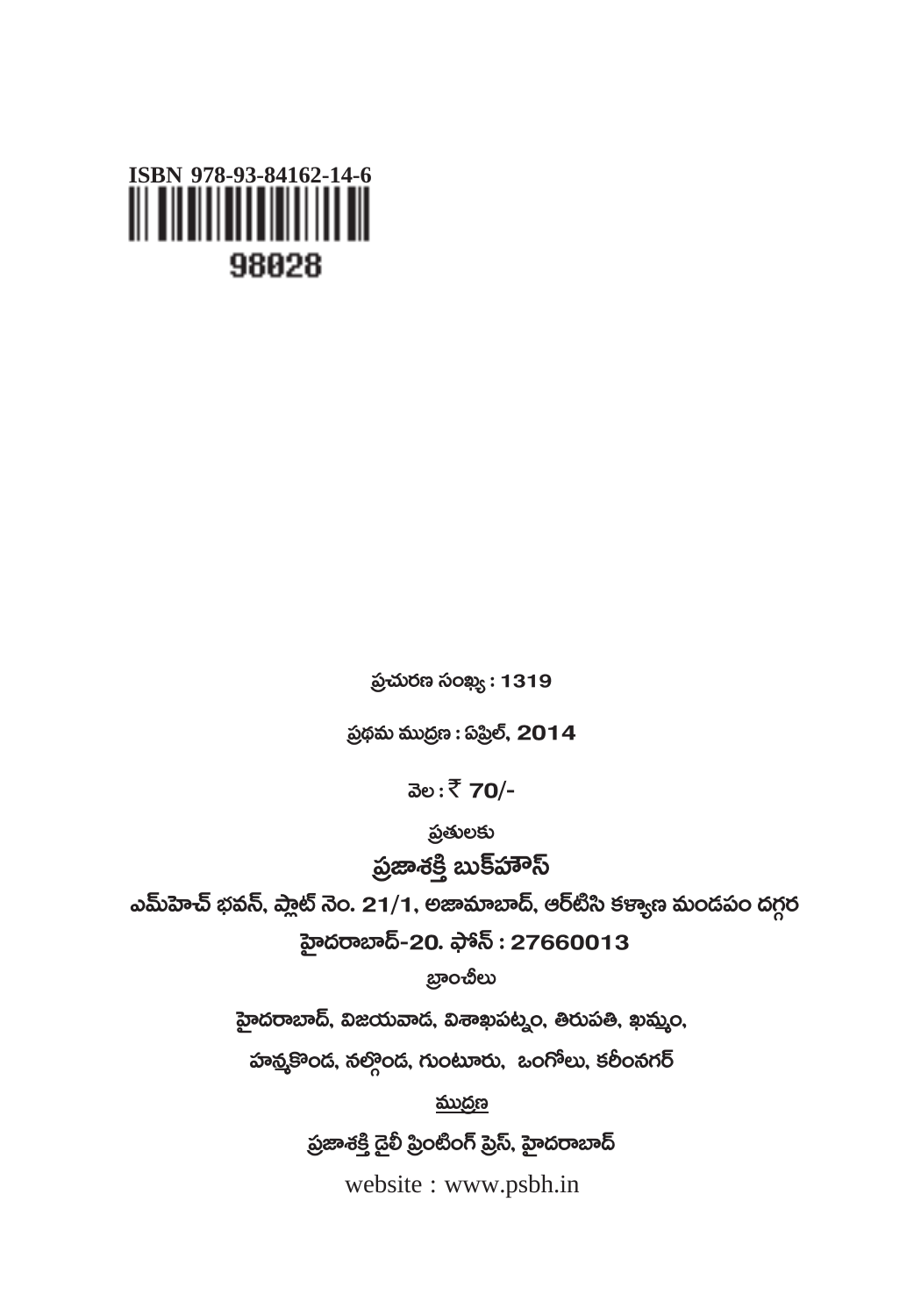#### **విషయసూచిక**

| 1. అంతర్జాతీయ తారీఖు రేఖ (The International Date line) -------------------- 11     |  |
|------------------------------------------------------------------------------------|--|
|                                                                                    |  |
|                                                                                    |  |
|                                                                                    |  |
|                                                                                    |  |
|                                                                                    |  |
| 7. బాబ్రూ, ఇస్లాం కేలెండర్లు (Hebrew & Islamic Calendars) --------------------- 15 |  |
| 8. ಒತ್ತಿದೆ - ವಾಯುಮಂದಲಂ (Pressure - Atmosphere) ---------------------------- 16     |  |
| 9. అతి వేగ కొలమానం (Speed Measurements) ---------------------------------- 17      |  |
| 10. குண்ஜ் - ல்ஜி (Radius and Circumference) ---------------------------- 17       |  |
|                                                                                    |  |
|                                                                                    |  |
|                                                                                    |  |
| 14. సమూనాలు, ఆకృతులు (Patterns and Shapes) -------------------------------- 21     |  |
|                                                                                    |  |
|                                                                                    |  |
|                                                                                    |  |
|                                                                                    |  |
| 19. சூற்கு மூல்லை (Contagious Dieseases) ---------------------------- 27           |  |
|                                                                                    |  |
|                                                                                    |  |
|                                                                                    |  |
|                                                                                    |  |
| 24. సమీకృతాహార ప్రణాకిక (Basal Metabolic Rate (BMR) --------------------- 32       |  |
|                                                                                    |  |
|                                                                                    |  |
| 27. சுஜ்லிஜைல் ல்லை (Beginning of Scientific Knowledge)--------------- 35          |  |
| 28. అంతరిక్షంలో విహరించినవారు (About Space Walk) ------------------------- 35      |  |
|                                                                                    |  |
|                                                                                    |  |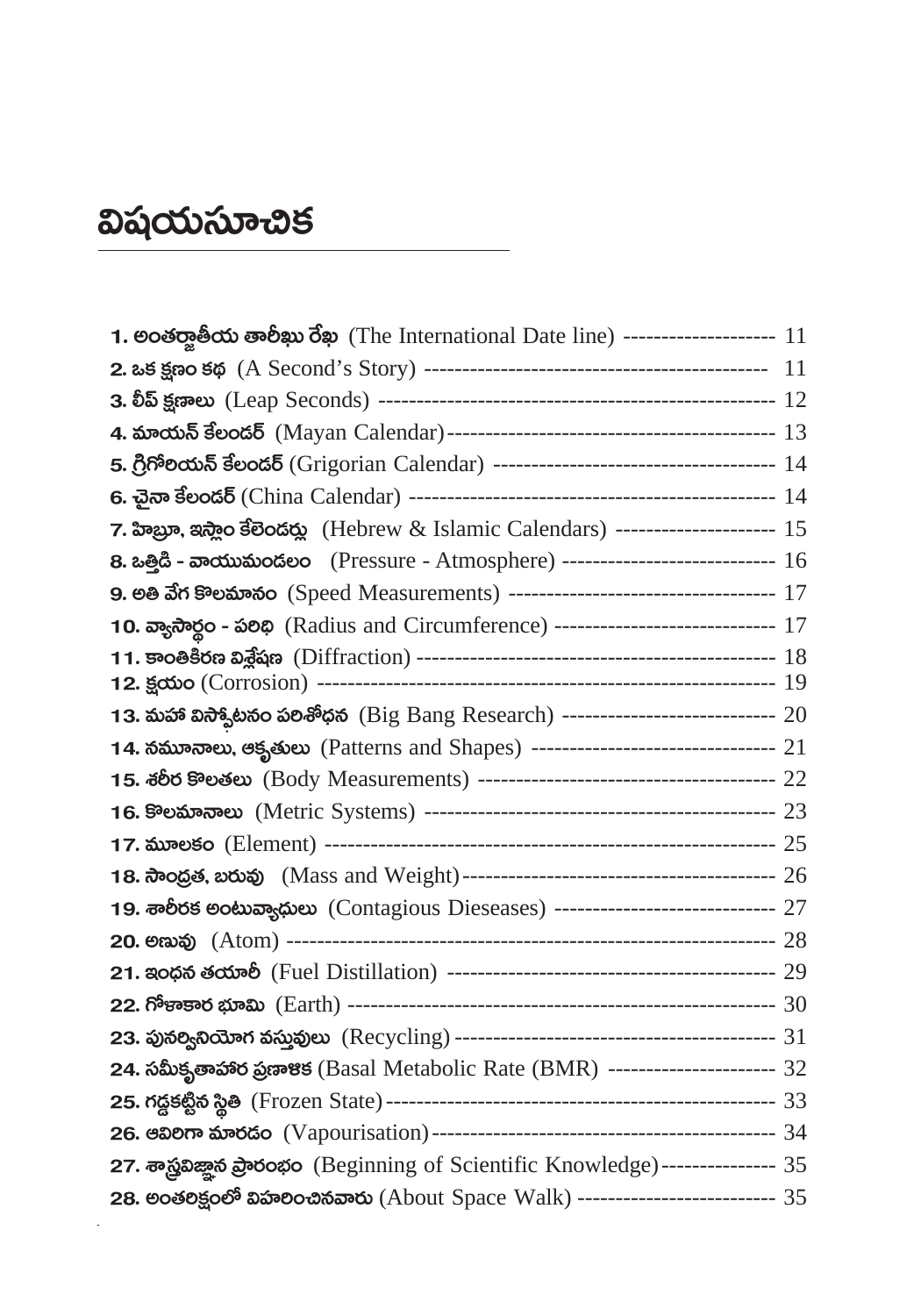| 30. అంతరిక్ష ప్రయోగాల్లో సోవియట్ యూనియన్, అమెరికా పాకిటీ (Space Race) ---- $38$                 |  |
|-------------------------------------------------------------------------------------------------|--|
|                                                                                                 |  |
| 32. ఖగోళశాస్త్ర మైలురాక్ను (Astronomical Milestones) -------------------------- 40              |  |
| 33. చంద్రగ్రహాన్ని చేరుకొని, అక్కడ సడచిన వారు (All the Men on the Moon) ----- $41$              |  |
|                                                                                                 |  |
|                                                                                                 |  |
| 36. అగ్నిపర్వత విస్మాటనాలు (Volcanic Eruptions) ------------------------------- 44              |  |
|                                                                                                 |  |
| 38. ವಾತಾವರಣ ಏಲಿಕರಾಲು (Climatic Instruments)------------------------------- 46                   |  |
| 39. భూకంప ఉనికిని కనుగొనే సాధనం (Earth Quake Detector) ------------------ 47                    |  |
| 40. అడవుల విధ్వంసం (Destruction of Forests) --------------------------------- 48                |  |
| 41. వేటకు బలౌతున్న జంతువులు (Hunting Animals)----------------------------- 48                   |  |
| 42. తేనెటీగల సామాజిక జీవితం (Honey Bee's Social Life) --------------------- 50                  |  |
|                                                                                                 |  |
|                                                                                                 |  |
|                                                                                                 |  |
|                                                                                                 |  |
|                                                                                                 |  |
|                                                                                                 |  |
| <mark>49. సముద్ర గర్జ జీవరాసులు</mark> (Deep Sea Diverse) ---------------------------------- 55 |  |
| 50. சால்லீ சல்லை (Danger in the Water) ------------------------------- 56                       |  |
|                                                                                                 |  |
|                                                                                                 |  |
|                                                                                                 |  |
|                                                                                                 |  |
|                                                                                                 |  |
| 56. හුమాదంలో వున్న జంతుజాలాలు (Animals in Danger) ----------------------- 61                    |  |
|                                                                                                 |  |
|                                                                                                 |  |
|                                                                                                 |  |
|                                                                                                 |  |
| 61. పునరావృతం చేయగలిగే చెత్త (Rubbish Recycling) --------------------------- 67                 |  |
|                                                                                                 |  |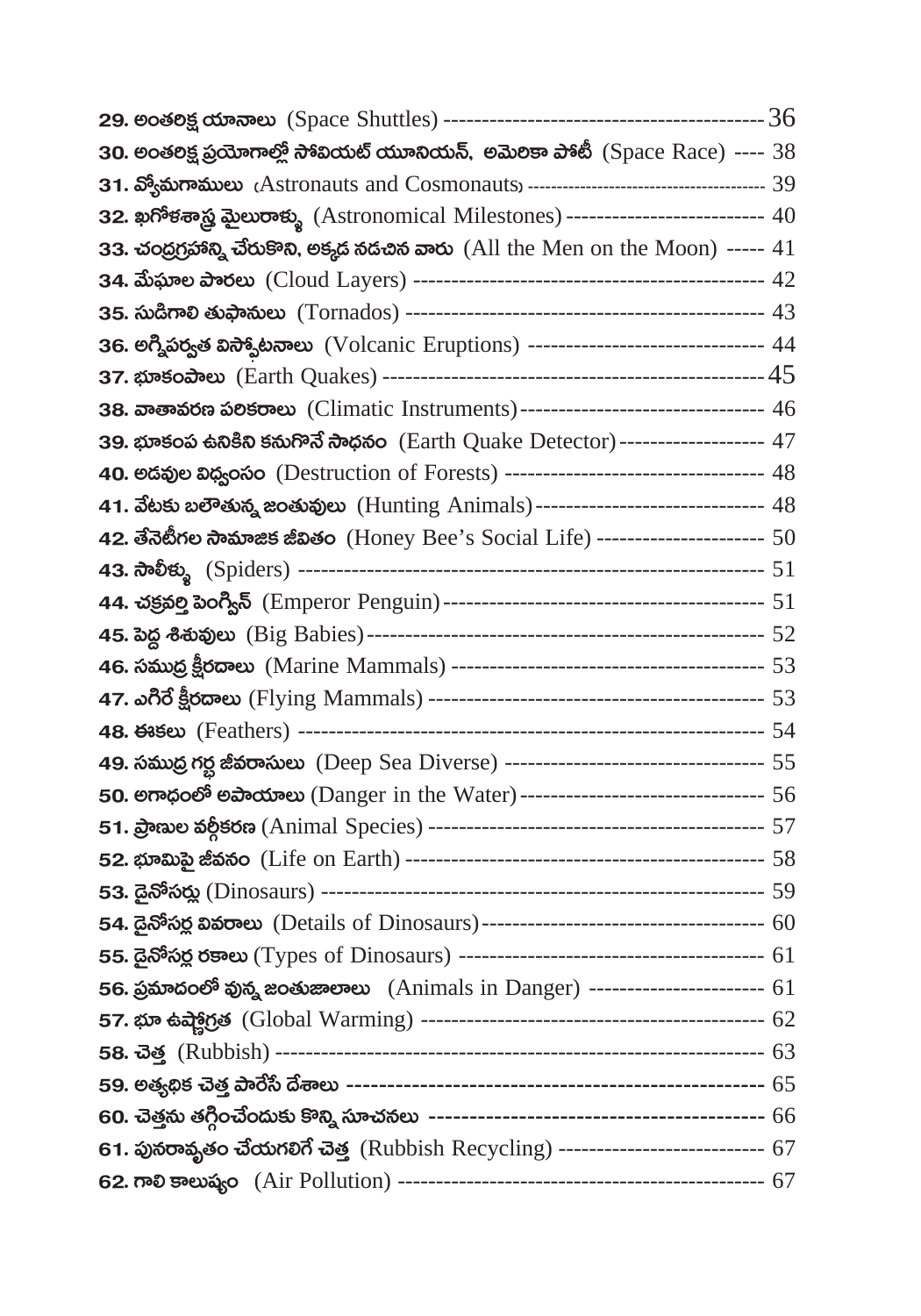| 63. మానవశరీరంలోని సూక్ష్మవ్రాణులు (Life in Man) ------------------------------- 68              |  |
|-------------------------------------------------------------------------------------------------|--|
|                                                                                                 |  |
|                                                                                                 |  |
| 66. భయాలు పలురకాలు (Common Phobias) ----------------------------------- 71                      |  |
|                                                                                                 |  |
| 68. ప్రపంచ అన్వేషకులు (Explorers and Travellers) ------------------------------ 72              |  |
|                                                                                                 |  |
|                                                                                                 |  |
|                                                                                                 |  |
| 72. ప్రపంచంలోనే ఎత్తైన వృక్షం (Tallest Tree in the World) --------------------- 76              |  |
|                                                                                                 |  |
|                                                                                                 |  |
|                                                                                                 |  |
|                                                                                                 |  |
|                                                                                                 |  |
|                                                                                                 |  |
|                                                                                                 |  |
|                                                                                                 |  |
|                                                                                                 |  |
|                                                                                                 |  |
| 83. పండుగలు తెలిపే భారతీయ కేలండర్ (Indian Calendar)------------------------ 83                  |  |
|                                                                                                 |  |
|                                                                                                 |  |
|                                                                                                 |  |
|                                                                                                 |  |
|                                                                                                 |  |
|                                                                                                 |  |
| 90. పాలపుంతలు & నక్షత్రాలు (Galaxies & Star Facts) ---------------------------- 89              |  |
|                                                                                                 |  |
|                                                                                                 |  |
|                                                                                                 |  |
|                                                                                                 |  |
| 95. అత్యంత సు <mark>బీర్ఘ హిమానీ నదులు</mark> (Longest Glaciers) --------------------------- 93 |  |
|                                                                                                 |  |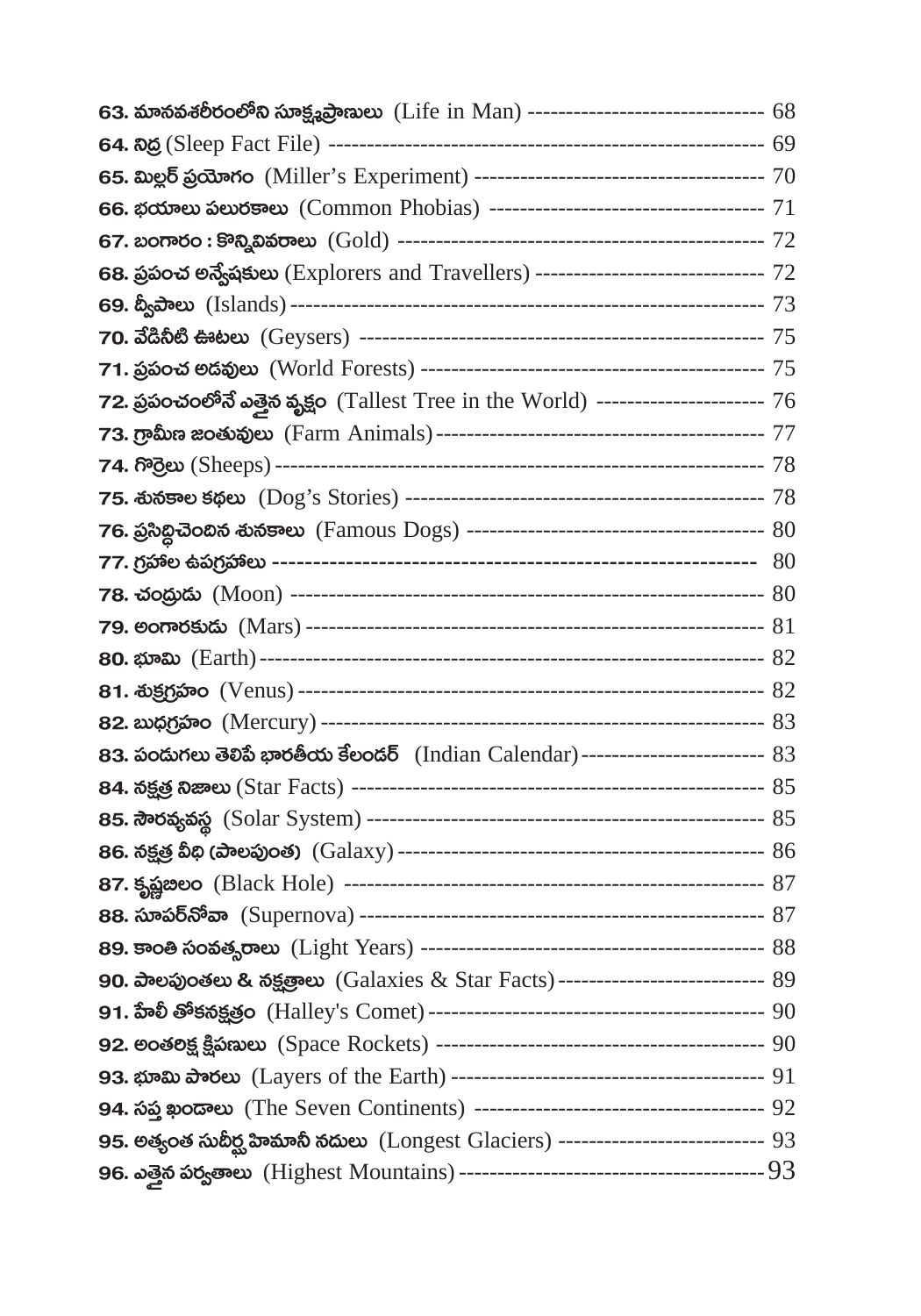| 98. మహాసముద్రాలు, సాగరాలు (Oceans and Seas) ------------------------------ $95$     |  |
|-------------------------------------------------------------------------------------|--|
|                                                                                     |  |
| 100. శీతోష్ణ స్థితిలో మార్పులు (Changes in Climatic Conditions)--------------- 97   |  |
| 101. ຜູລ໌ລູ້ວັດອັດ, ພົດຜູ້ ລູ້ວິດອັດ (Polar & Tundra Regions) ------------------ 98 |  |
|                                                                                     |  |
| $103.$ වಯನಾರ್ಡ್ಡಿ ದಾವಿದ್ದಿ - ನಮಾನಾಲು, ರೆఖಾచిత్రాలు                                  |  |
| (Lianardo Daavincy - Designs, Sketches) --------------------------- 99              |  |
| 104. శరీర నిర్మాణ పదార్థాలు (Our Body made of) ------------------------------ 100   |  |
|                                                                                     |  |
|                                                                                     |  |
|                                                                                     |  |
|                                                                                     |  |
|                                                                                     |  |
|                                                                                     |  |
|                                                                                     |  |
|                                                                                     |  |
|                                                                                     |  |
| 114. абъетею, адробно (Cells and Digestive System) ----------------- 107            |  |
| 115. మానవ శరీరావయవాలు (Parts of Human Body) ------------------------ 108            |  |
| 116. శ్వాసం, హృదయస్ఫందన (Breathing & Heart Beats) -------------------- 109          |  |
| 117. మానవ ఎముకల కథ (Human's Bones) ----------------------------------- $110$        |  |
| 118. కంప్యూటర్ వికాస చలత్ర (History of Computer's Development) ----- $110$          |  |
| 119. ఇంటర్నెట్ విజయాలు (Internet Milestones) ------------------------------ $112$   |  |
| 120. కంప్యూటర్ వివరాలు (Details of Computers) ---------------------------- 113      |  |
| 121. కొన్ని ప్రత్యేక కొలమానాలు (Some Special Measurements) -------------- $114$     |  |
|                                                                                     |  |
|                                                                                     |  |
| 124. యువ ఆవిషన్డలు - వాలి ఆవిషన్ణాలు (Brain Children Inventions) ------- $117$      |  |
| 125. సముద్ర గర్జంలో సమాచార సాధనాలు (Cables under the Sea) ------------- $118$       |  |
| 126. దూరసంచార సాధనాలు (Communications) ---------------------------- 119             |  |
|                                                                                     |  |
|                                                                                     |  |
| 129. ఊహించలేనంత పెద్ద సంఖ్యలు (Undefined Big Numbers) -------------- $121$          |  |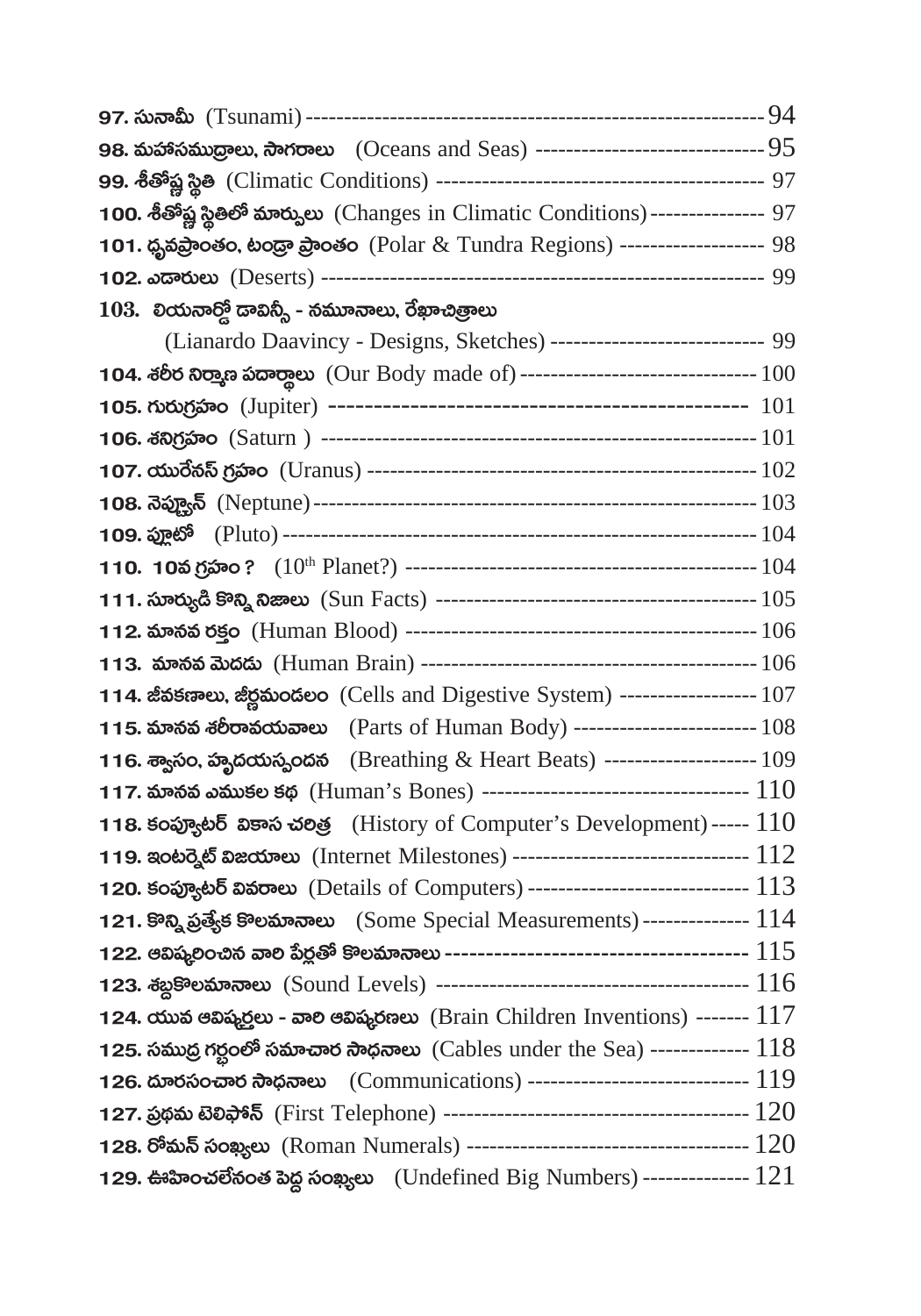| 130. అత్యంత తేలికైన మూలకాలు (The Lightest Elements) ----------- $122$                 |
|---------------------------------------------------------------------------------------|
| 131. సముద్రపు నీటిలోని మూలకాలు (Elements in Sea Water) ------------------ 123         |
| 132. భూమిలోని మూలకాలు (Elements on Earth) ------------------------------ 124          |
|                                                                                       |
| 134. ఇంద్రధనస్సు వర్ణాలు! (The Spectrum Colours!) ------------------------- 126       |
|                                                                                       |
|                                                                                       |
|                                                                                       |
| 138. ವಾಲ್ಸಿಕಾಮಿಕ ವಿಕ್ಷುತಂ (Industrial Revolution) ------------------------------- 129 |
| 139. ல்லைக் சூத்தை அல் (The Age of Colonialism) ----------------- 130                 |
|                                                                                       |
| 141. మధ్య యుగాల కాలం (The Middle Ages) ---------------------------------- 132         |
| 142. సముద్రాలు - మహాసముద్రాలు (Seas and Oceans) -------------------------- 133        |
| 143. ஜ்ல்ல லைக்கூ (World Civilizations) ------------------------------- 135           |
|                                                                                       |
|                                                                                       |
| 146. క్రీ.శ. 1789 - ఫ్రెంచ్ విప్లవం (French Revolution) ------------------------- 137 |
| 147. క్రీ.శ. 1917 రష్యన్ విప్లవం (Russian Revolution) -------------------------- 137  |
|                                                                                       |
|                                                                                       |
|                                                                                       |
|                                                                                       |
| 152. ఒట్టోమన్ సామ్రాజ్యం (Ottoman Empire) --------------------------------- 141       |
|                                                                                       |
|                                                                                       |
| 155. అంతర్జాతీయ రెడ్ క్రాస్ సంఘం (International Red Cross                             |
| And Red Crescent Movements) : --------------------- 143                               |
|                                                                                       |
| 157. ఐక్వరాజ్య సమితి బాలల నిభి                                                        |
| (United Nation's Children's Fund, UNICEF) :--------------------- 144                  |
| 158. ఐక్యరాజ్య సమితి విద్య, సైన్కు, సాంస్థృతిక సంస్థ (United Nation's Educational,    |
| Scientific and Cultural Organization, UNESCO): ----------------- 144                  |
| 159. ప్రపంచ ఆరోగ్య సంస్థ (World Health Organization - WHO) ------------ 145           |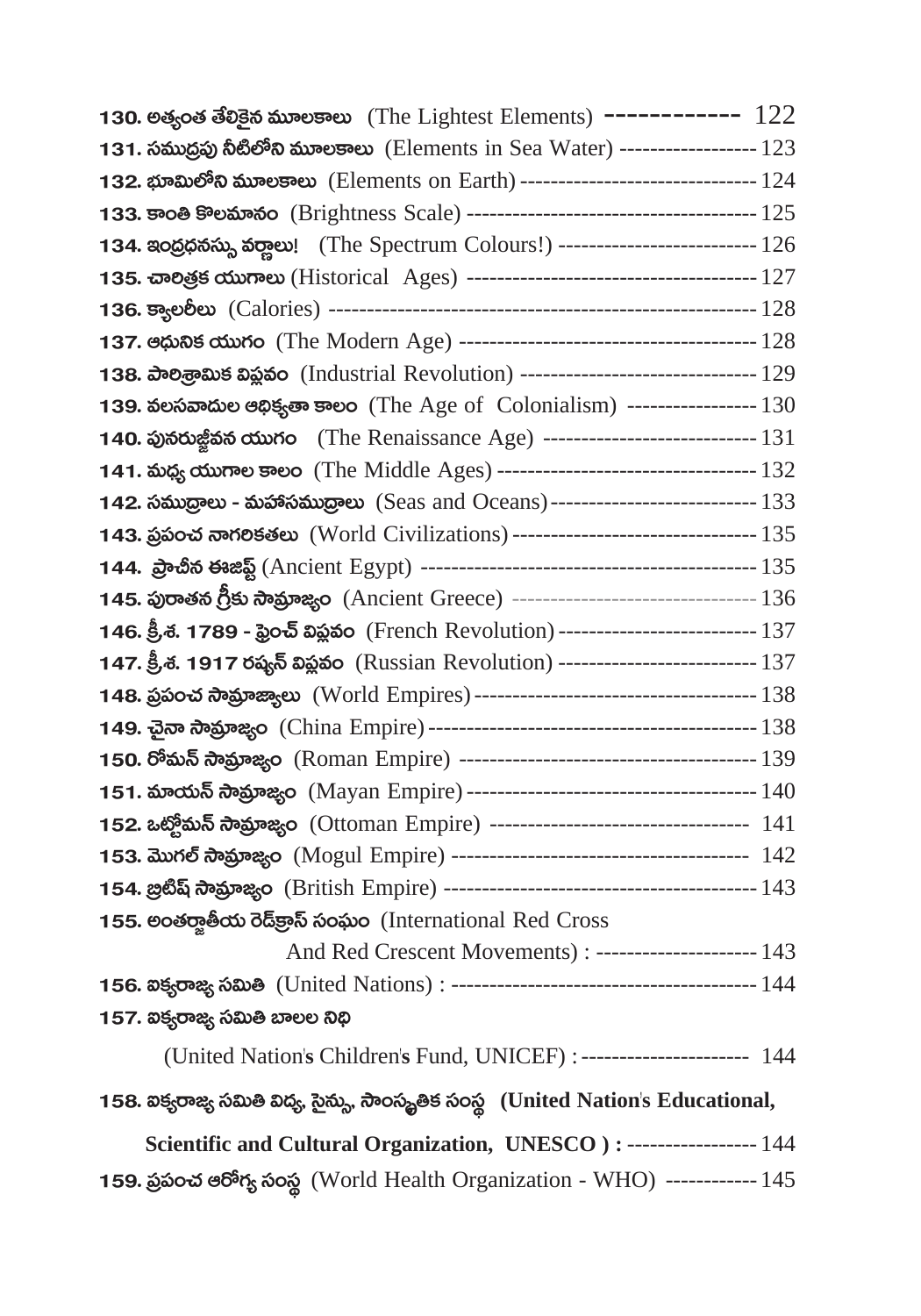| 161. 2003000000 300000 (Women in Parliament) : ---------------------- 146                |  |
|------------------------------------------------------------------------------------------|--|
| 162. మహికలకు ఓటు హక్కు (Votes for Women) : ----------------------------- 147             |  |
| 163. ఓటు హక్కును ప్రజలు పాందిన దేశాలు, సంవత్సరాలు                                        |  |
|                                                                                          |  |
| 164. అత్యంత బీర్ఘమైన, అత్యంత చిన్న సముద్రతీరాలు                                          |  |
| (Longest and Shortest Coastlines): ------------------------- 149                         |  |
| 165. సుబీర్ఘమైన ఎల్లలు, చిన్న సలిహద్దులు                                                 |  |
|                                                                                          |  |
| 166. ప్రసిద్ధ ఖగోళశాస్త్రజ్ఞులు (Famous Astronomers) : --------------------------- 152   |  |
| 167. గోళాలను చేరుకున్న కృత్రిమ లంతరిక్ష నౌకలు                                            |  |
|                                                                                          |  |
| 168. కృత్రిమ ఉపగ్రహం (Artificial Satellite): ----------------------------------- 153     |  |
| 169. చుట్టూ భూప్రాంతమున్న పెద్ద దేశాలు (Biggest Landlocked Countries) : -- 154           |  |
| 170. అత్యభిక జనాభా గల దేశాలు (Biggest Population) : ------------------------ 155         |  |
| 171. లత్యల్ప జనాభా గల దేశాలు (Smallest Population) : ------------------------ 156        |  |
| 172. దేశాల అభివృద్ధి సూచిక (Country Development) : ----------------------- 157           |  |
| 173. అధిక జనాభా గల ప్రపంచ మహానగరాలు                                                      |  |
| (World Cities with the Excessive People) : --------------------------- 159               |  |
| 174. కుక్మలున్నాయ్ జాగ్రత్త! (Beware of Dogs) : ---------------------------------- 160   |  |
|                                                                                          |  |
| 176. భారతదేశవిజ్ఞాన శాస్త్రజ్ఞులు (Indian Scientists) : ---------------------------- 161 |  |
|                                                                                          |  |
| 178. కిస్మాఫర్ కాలంబస్ (Cristopher Columbus) : ------------------------------ 163        |  |
| 179. బిలియం షేక్కిఫియర్ (William Shakespear) : ----------------------------- 163         |  |
|                                                                                          |  |
|                                                                                          |  |
|                                                                                          |  |
|                                                                                          |  |
|                                                                                          |  |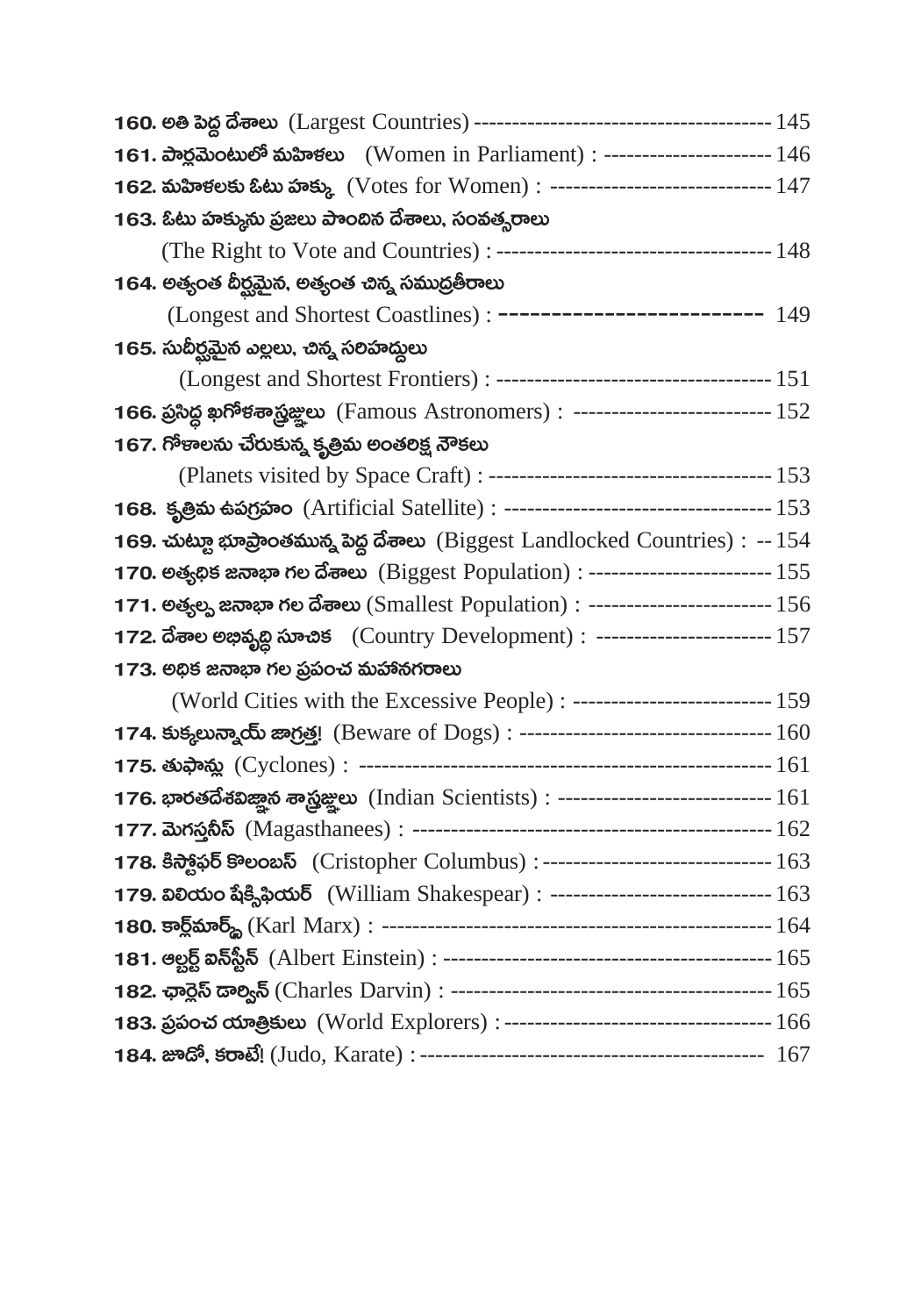| అంతర్జాతీయ తాలీఖు రేఖ

#### (The International Date line)

**భూ**మి తనను తాను ఒకసారి తిరిగి వచ్చేందుకు 24 గంటల సమయం

తీసుకుంటుంది. అదే సమయంలో దీర్ఘరేఖ  $10$ గంటలు. (Longitude)  $360^{\circ}$  లో (పతి భాగం సూర్యుని 4 నిమిషాలసేపు 'చూచి' కదిలిపోతుంది.

అంతరా్ౖతీయ తారీఖు రేఖ కూడా ఊహాత్మకమైనదే. అది ఉత్తర ధృవానికి, దక్షిణ ధృవానికి మధ్యంటుంది. దాని ఒక వైపు ఒకరోజు ముగింపునూ, ఎదుటి వైపు మరో రోజు (పారంభాన్ని సూచిస్తుంది. ఈ రేఖకు తూర్పున ఉన్న దేశాల తేది పళ్చిమాన ఉన్న దేశాల తేదీకన్నా ఒకరోజు ముందుగా കാഗാക



తమాషా ఏమిటంటే.. విమాన (పయాణీకులు తూర్పు వైపు (పయాణిస్తే.. తారీఖు ఒక రోజు ముందుగా ఉంటుంది. పశ్చిమ దిశన (పయాణిస్తే.. మరోరోజు వచ్చేస్తుంది. ప్రపంచయాత్ర చేసే ప్రయాణీకులు ఈ రేఖను దాటేటప్పుడు వారు పయనించే దిశననుసరించి ఒకరోజును పొందుతారు. లేదా కోల్పోతారు. ఈ తారీఖు రేఖకు సంబంధించిన అత్యధిక భాగం  $180^{\rm o}$  దీర్ఘరేఖను వెంబడిస్తూవుంటుంది. ((గీన్విచ్ దీర్ఘరేఖను (పపంచగోళంలోని మరోవైపు  $0^{\overline{0}}$ ని అనుసరించి ఉంటుంది)

### $2$  යජ ජූෆං ජග (A Second's Story)

ఒక క్షణం అనేది పెద్ద విషయమేమీ కాదనడం నిజమే. అయితే మనం ఒక్క క్షణాన్ని పోగొట్టుకున్నా, మరలా దానిని తిరిగి పొందలేము. కాలాన్ని వెనక్కి తిప్పలేము.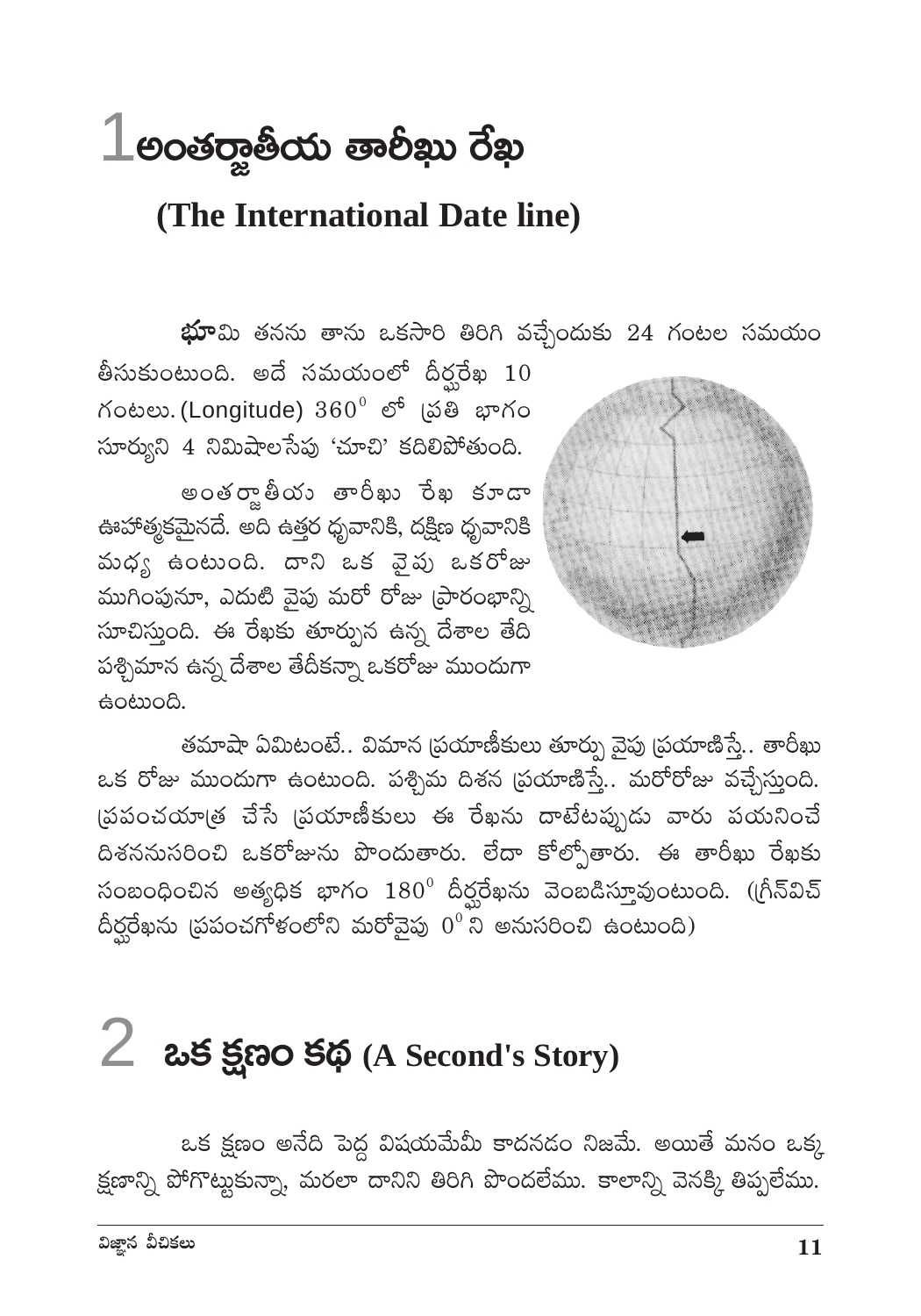ఎందుకంటే.. ఇది మన ఆయుష్మనే తగ్గించే కత్తి కదా! అది వున పట్ట ఎలాంటి దయాదాక్షిణ్యం చూపదు. అయితే అది మన కళృకు మాత్రం కనబడనే కనబడదు. ఒక్కక్షణం గడచిపోయినా.. అది పోయినట్లే! మరలా పొందే



అవకాశమే ఉండదు. ఇది రాసేంతలోపే 20 క్షణాలు కాలగర్భంలో కలిసిపోయాయి.

మనం జీవించే సరాసరి కాలం 80 సంవత్సరాలనుకుంటే.. మొత్తం 2 లక్షల కోట్ల క్షణాలౌతాయి. అందులో 800 లక్షల క్షణాలు ని(్రపోతాం. 'అలాగా!' అంటూ నోరెళ్ళబెట్టకండి.

| కాలం       | క్షణాలు     |  |
|------------|-------------|--|
| 1 నిమిషం   | 60          |  |
| $1 \,$ గంట | 3,600       |  |
| $1\,$ రోజు | 86,400      |  |
| 1 వారం     | 6,04,800    |  |
| 1 సంవత్సరం | 331,536,000 |  |

ఈ సంఖ్యా వివరాలను మనం పెద్దగా పట్టించుకోకపోయినా, టీ.వీ. సీరియళ్ళ వ్యాపారులు, సెల్ఫోన్ కంపెనీలు (పతి క్షణాన్ని గట్టిగా పట్టించుకుంటాయి. ఎందుకంటే.. అవే వారికి కాసులు పండించేవి.

# $3$  විධි ජූශාහ (Leap Seconds)

(పస్తుతం భూమి తనను తాను పరి(భమిస్తున్న వేగాన్ని తగ్గించుకుందని శాస్త్రజ్ఞులు కనుగొన్నారు. లీప్ సంవత్సరం అనేది నాలుగు సంవత్సరాలకొకసారి వచ్చి, కాలాన్ని సరిచేసుకోవడం లాగానే లీప్ క్షణాలు కూడా ఒకదానితోనొకటి జతచేసుకుంటాయి.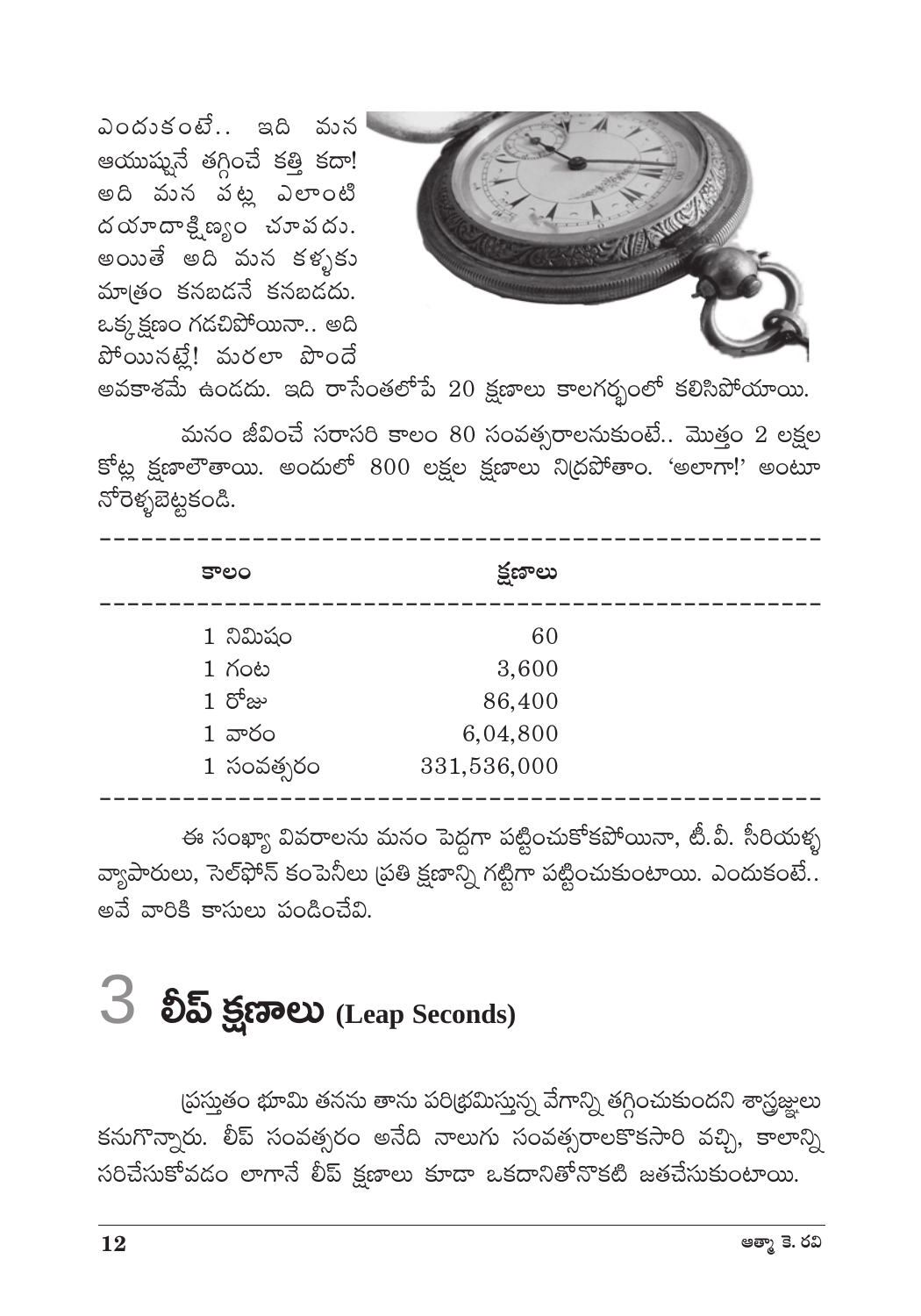లీప్ క్షణాలను కనుక్కోవడం ద్వారా కాలం సమస్యను అధిగమించగలం.

 $1972$ వ సంవత్సరం నుంచి  $22$  లీప్ క్షణాలు పోగొట్టుకున్నాం. అందువల్ల అలాంటి ఒక చివరి క్షణాన్ని 2005, డిసెంబర్ 31వ తారీఖున విజ్హానులు కలుపుకున్నారు.

దీని కారణంగానే 2006వ నూతన సంవత్సర వేదుకలను ఒక్కక్షణం ఆలస్యంగా స్థపంచం చేసుకుంది.

#### $4$  మాయన్ కేలండర్ (Mayan Calendar)

మెక్సికో దేశానికి చెందిన యుుగటాన్ (పాంతంలోను, దాని చుట్ట్టుర్రుల ప్రాంతాల్లోను 'మాయా' జాతి (పజలు 10వేల సంవత్సరాల పూర్వం నివసించారు. వారు పెద్దగా అభివృద్ధి చెందని (వజలుగా చరిత్రకారులు భావిస్తున్నారు. అయితే వారెన్నో ఇతర కళల్లో నిపుణులుగానే ఉన్నారు. ఆ కాలంలో వారు నిర్మించిన శిలామందిరాలను, పిరమిడ్లను ఈనాడు మనం చూసినపుడు.. ఆశ్చర్యచకితులౌతాం.



అయితే కాల(కమంలో ఆ (పజలు జీవించిన మెక్సికో (పాంతాన్ని స్పెయిన్ దేశ పాలకులా(కమించారు. ఈ పాలకుల కారణంగా మాయా జాతి (పజల చారి(తక స్థలాలు మెల్లగా క్షీణించిపోసాగాయి.

అయినా, ఆనాటి వారి దేవాలయాలను, పిరమిద్లను చూసినపుడు వారి ఉన్నత జీవితం మనకు తెలియవస్తోంది. వారు ఆ కాలంలోనే కాలాన్ని గణించే పద్ధతిని కూడా కనుగొన్నారు. వారి కేలండర్ (పకారం ఒక ఏదాదికి 18 మాసాలు. ఒక మాసానికి 20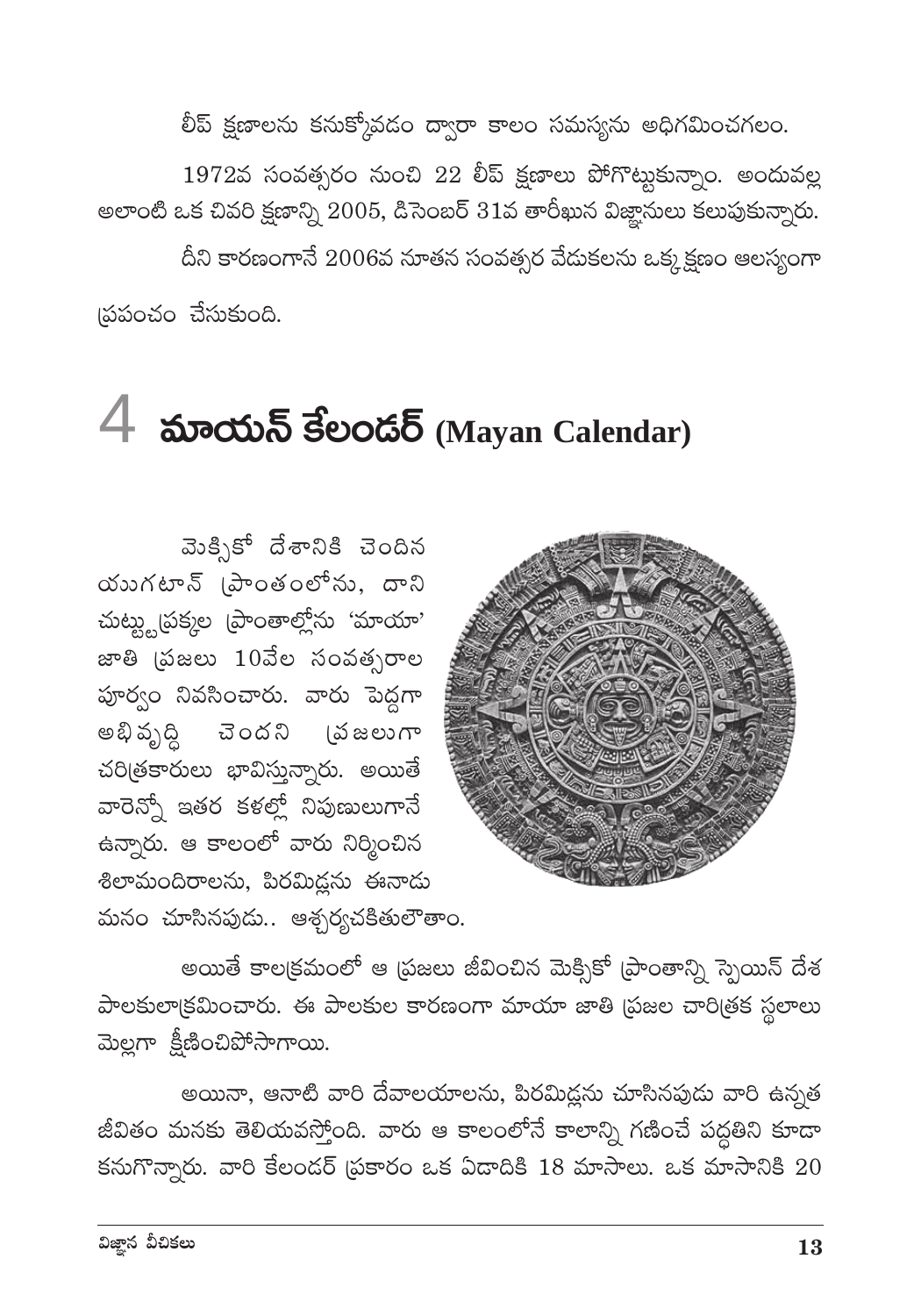రోజులు. అందులో దురదృష్టపు రోజులుగా 5 రోజులను కలుపుకున్నారు. ఆ విధంగా నేటి లెక్క (పకారమే సంవత్సరానికి 365 రోజులని మాయా (పజలు ఆ కాలంలోనే తెలుసుకున్నారు. వారు చెక్కివుంచిన శిలాశాసనాల(పకారం 2012, డిసెంబర్తో మనం జీవిస్తున్న ఈ (ప్రపంచం నశించిపోతుందని మోసకారులైన జ్యోతిష్ములు జనాన్ని భయపెట్టేశారు.

#### $5$  ෆීුලිවරෝබි ප්පරයිරි (Grigorian Calendar)

స్రుస్తుతం మనం పాటిస్తున్న కేలండర్ను గ్రిగోరియన్ కేలండర్ అంటారు. ఈ కేలండర్ను క్రీ.శ. 1582లో పోప్

(గిగోరి (XIII) అవిషురించారు.

ఈ కేలండర్ (పకారం (పతి నాలుగు సంవత్సరాలకొకసారి లీప్ నంవత్సరం ఉంటుంది. ఒక సంవత్సరానికి 365.25 రోజులు. ఈ లెక్కన 4 సంవత్సరాల కొకసారి అదనంగా మరోరోజు కలుసుంది. కనుక లీప్ సంవత్సరంలో ఫి(బవరి



మాసానికి 29 రోజులు. అనగా ప్రతి 400 సంవత్సరాలకు 97 లీప్ సంవత్సరాలుంటాయి. దీన్ననుసరించి చూసినపుడు.. [పతి 3300 సంవత్సరాలకొక రోజు [పత్యేకంగా నిలుస్తుంది.

# $6$  බැබ ප්වරයිරි (China Calendar)

(పసుతం చైనీయులు కూడా మనలాగానే విశేషాలకూ, పండుగలకు, పబ్బాలకు వారి పురాతన కేలండర్ను (వంచాంగం లాంటి దానిని) ఉపయోగించుకుంటారు. అయితే ఇతర కార్యాలకు గ్రగోరియన్ కేలండర్నే వాడుతారు.